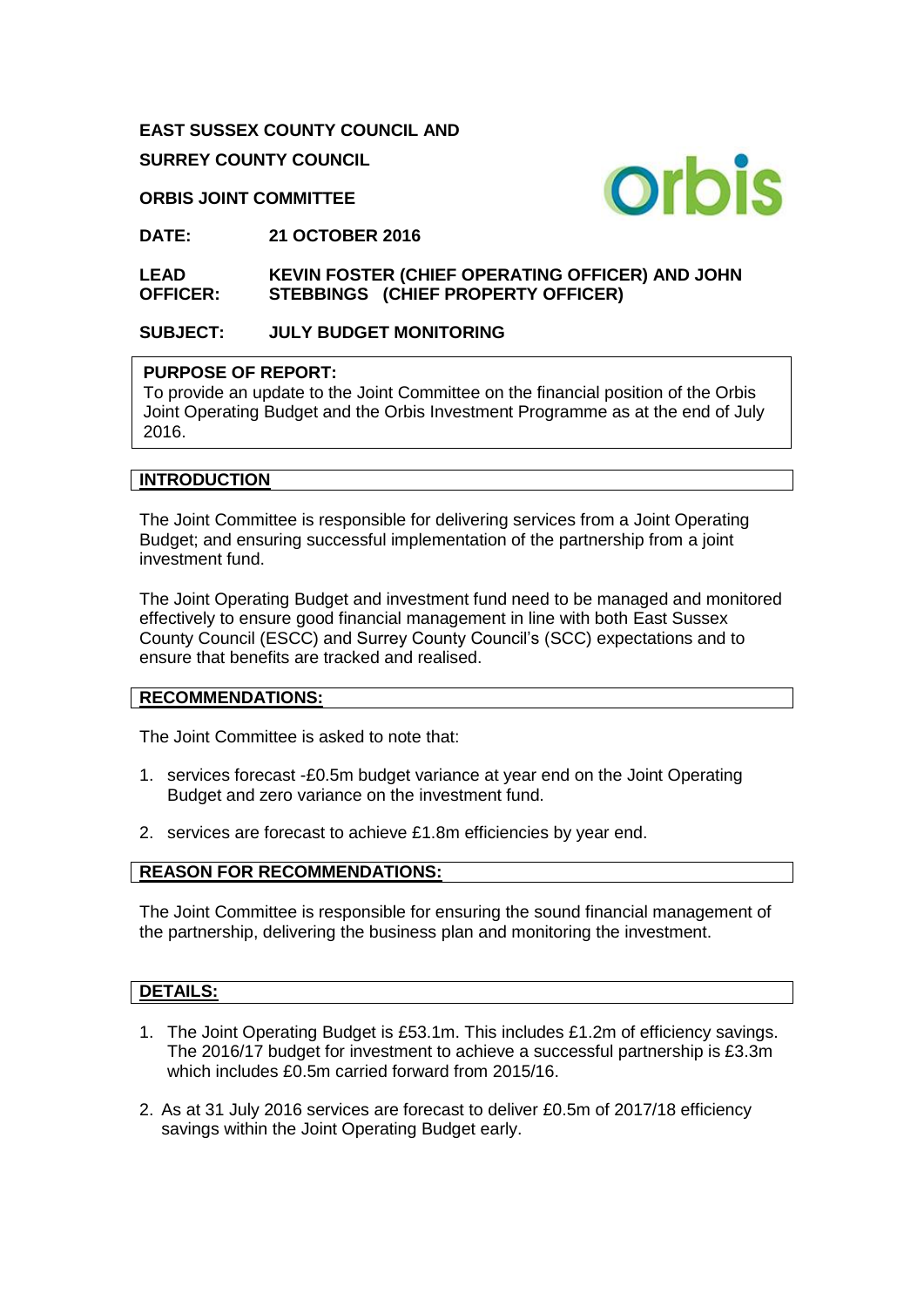## **Orbis Joint Operating Budget**

3. The following tables show the full year forecast position of the Joint Orbis Budget by service and the revenue contribution for each authority.

| rabic Toolin Operating Budget by Scrvice | <b>Budget</b> | <b>Forecast</b> | Variance                |                                        | <b>Budget</b> | <b>Forecast</b> | Variance |
|------------------------------------------|---------------|-----------------|-------------------------|----------------------------------------|---------------|-----------------|----------|
|                                          | £000s         | £000s           | £000s                   |                                        | £000s         | £000s           | £000s    |
| <b>Business Operations</b>               |               |                 | Management <sup>1</sup> |                                        |               |                 |          |
| Staffing<br>Non-                         | 10,081        | 10,081          | $\mathbf 0$             | Staffing<br>Non-                       | 498           | 383             | $-115$   |
| Staffing                                 | 776           | 776             | $\mathbf 0$             | Staffing                               | 1,685         | 1,685           | $\Omega$ |
| Income                                   | $-5,679$      | $-5,679$        | 0                       | Income                                 | $\Omega$      | $\Omega$        | 0        |
|                                          | 5,177         | 5,177           | $\mathbf 0$             |                                        | 2,183         | 2,068           | $-115$   |
| <b>Finance</b>                           |               |                 |                         | <b>Procurement &amp; Commissioning</b> |               |                 |          |
| Staffing<br>Non-                         | 10,282        | 10,132          | $-150$                  | Staffing<br>Non-                       | 3,361         | 3,361           | 0        |
| Staffing                                 | 421           | 421             | 0                       | Staffing                               | 303           | 303             | $\Omega$ |
| Income                                   | $-1,244$      | $-1,244$        | 0                       | Income                                 | $-154$        | $-154$          | 0        |
|                                          | 9,459         | 9,309           | $-150$                  |                                        | 3,510         | 3,510           | $\bf{0}$ |
| <b>Human Resources</b>                   |               |                 |                         | <b>Property</b>                        |               |                 |          |
| Staffing<br>Non-                         | 4,926         | 4,926           | $\boldsymbol{0}$        | Staffing<br>Non-                       | 10,238        | 10,168          | $-70$    |
| Staffing                                 | 733           | 733             | $\mathbf 0$             | Staffing                               | 1,274         | 1,274           | 0        |
| Income                                   | $-566$        | $-566$          | 0                       | Income                                 | $-1,202$      | $-1,202$        | 0        |
|                                          | 5,094         | 5,094           | $\mathbf 0$             |                                        | 10,310        | 10,240          | $-70$    |
| <b>Information &amp; Technology</b>      |               |                 |                         |                                        |               |                 |          |
| Staffing<br>Non-                         | 17,322        | 17,122          | $-200$                  |                                        |               |                 |          |
| Staffing                                 | 1,637         | 1,637           | $\mathbf 0$             |                                        |               |                 |          |
| Income                                   | $-1,587$      | $-1,587$        | 0                       |                                        |               |                 |          |
|                                          | 17,372        | 17,172          | $-200$                  |                                        |               |                 |          |

#### Table 1 Joint Operating Budget by service

1 Management costs include an adjustment to ensure that the cost of pension contributions is similar in both SCC & ESCC.

Table 2: Total Joint Operating Budget and revenue contributions by ESCC and SCC

|                                      | <b>Budget</b> | <b>Forecast</b> | Variance |  |  |  |
|--------------------------------------|---------------|-----------------|----------|--|--|--|
|                                      | £000s         | £000s           | £000s    |  |  |  |
|                                      |               |                 |          |  |  |  |
| Staffing<br>Non-                     | 56,707        | 56,172          | -535     |  |  |  |
| Staffing                             | 6,829         | 6,829           | 0        |  |  |  |
| Income                               | $-10,431$     | $-10,431$       | 0        |  |  |  |
| <b>Grand Total</b>                   | 53,105        | 52,570          | -535     |  |  |  |
|                                      |               |                 |          |  |  |  |
| <b>Revenue Contribution to Orbis</b> |               |                 |          |  |  |  |
| <b>ESCC</b>                          | 15,916        | 15,756          | $-160$   |  |  |  |
| <b>SCC</b>                           | 37,189        | 36,814          | $-375$   |  |  |  |
| Total                                | 53,105        | 52,570          | -535     |  |  |  |

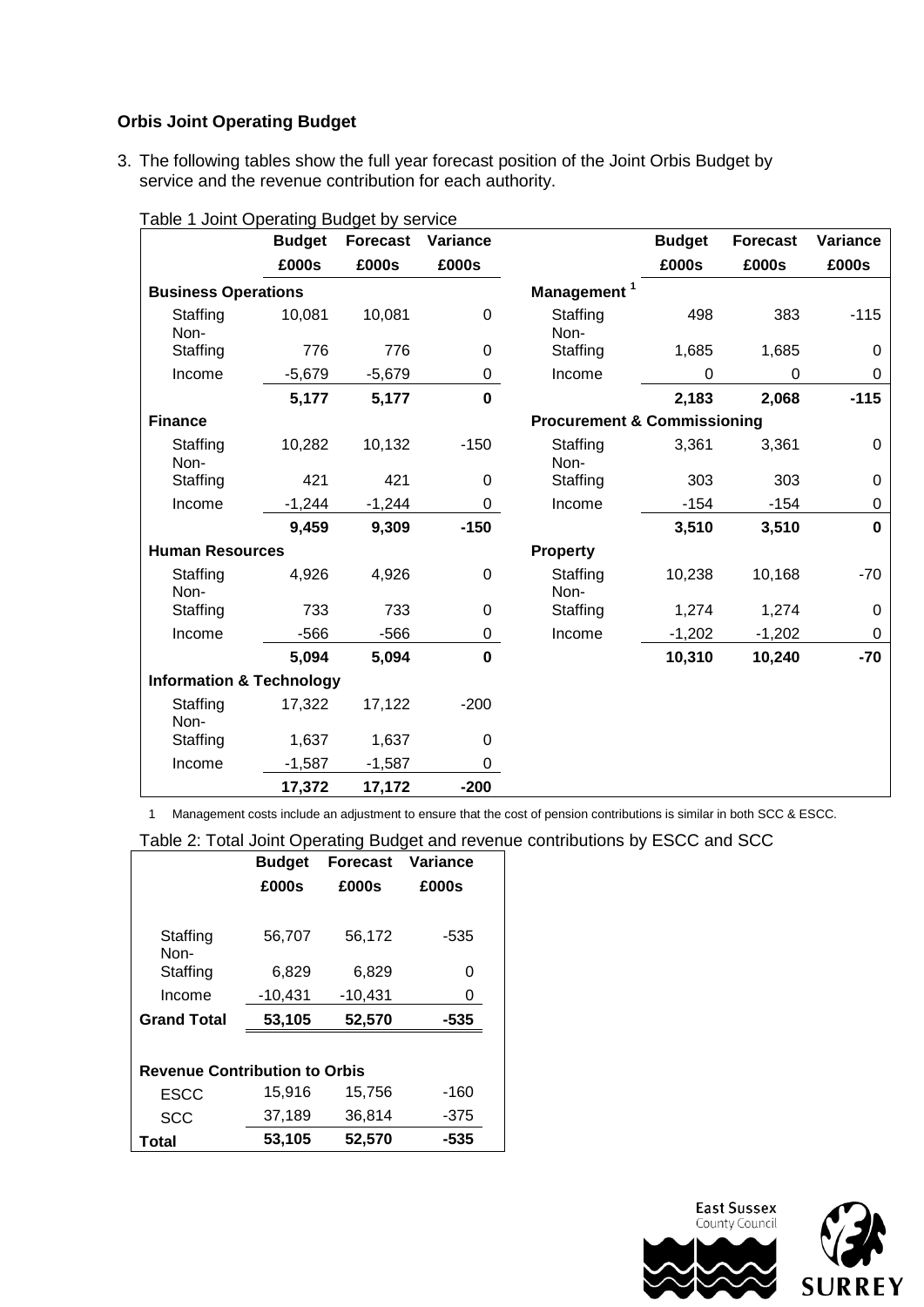- 4. In addition to the savings to be delivered this year, Orbis is expected to deliver further savings of £3.1m in 2017/18 as part of the Business Plan. Since the majority of Orbis' budget is spent on staffing, services are planning restructures and are likely to deliver some of the savings this year as these changes take place and vacancies are held. This is likely to lead to a year end underspend of -£0.5m.
- 5. The Business Operations' savings are £0.6m. Reorganisations have taken place to deliver these, however there are still income risks and possible delayed savings from implementing the new e-invoicing system. The service is planning to overcome the income pressure by reviewing the services it offers and the costs of delivering them. The e-invoicing system has been implemented and should realise full year savings from 2017/18.

## **Staffing**

6. The Orbis Joint Committee is responsible for managing all aspects of the Joint Operating Budget, including staffing. The staffing budget is set on the estimated labour needed to deliver its services, including an estimated level of vacancies. It expresses this as budgeted full time equivalent (FTEs) staff and converts it to a cost for the budget. The budget provides for 1,299 FTE and there are currently 77 vacancies, including vacant positions being covered by agency staff. Recruitment to vacant positions will require Head of Service/Assistant Director approval for the relevant service and will be reported to Orbis Leadership Team, under a recently introduced procedure. Table 3 shows the vacant posts for each service.

| <b>I divide 9. Vacant positions</b> |               |               |        |
|-------------------------------------|---------------|---------------|--------|
| <b>FTE</b>                          | <b>Budget</b> | <b>Filled</b> | Vacant |
| <b>Business Operations</b>          | 319           | 314           | -5     |
| Finance                             | 196           | 179           | $-17$  |
| Human Resources                     | 104           | 98            | -6     |
| Information Technology              | 374           | 352           | $-22$  |
| Management*                         | 8             |               | -1     |
| Procurement                         | 66            | 64            | $-2$   |
| Property                            | 232           | 208           | $-24$  |
| <b>Total Orbis YTD Staffing</b>     | 1,299         | 1.222         | $-77$  |

## Table 3: Vacant positions

\*Management includes support for service assistant directors and business improvement for the whole of Orbis

7. As expected, where services are holding staff vacancies to deliver savings, there is a year to date underspend on staffing of -£0.8m. Some of this underspend will fund service reviews and some will offset income pressures. The remaining year to date variances are likely to lead to the full year variance of -£0.5m reported above. The following Table provides a breakdown of the staffing year to date variance for each service.

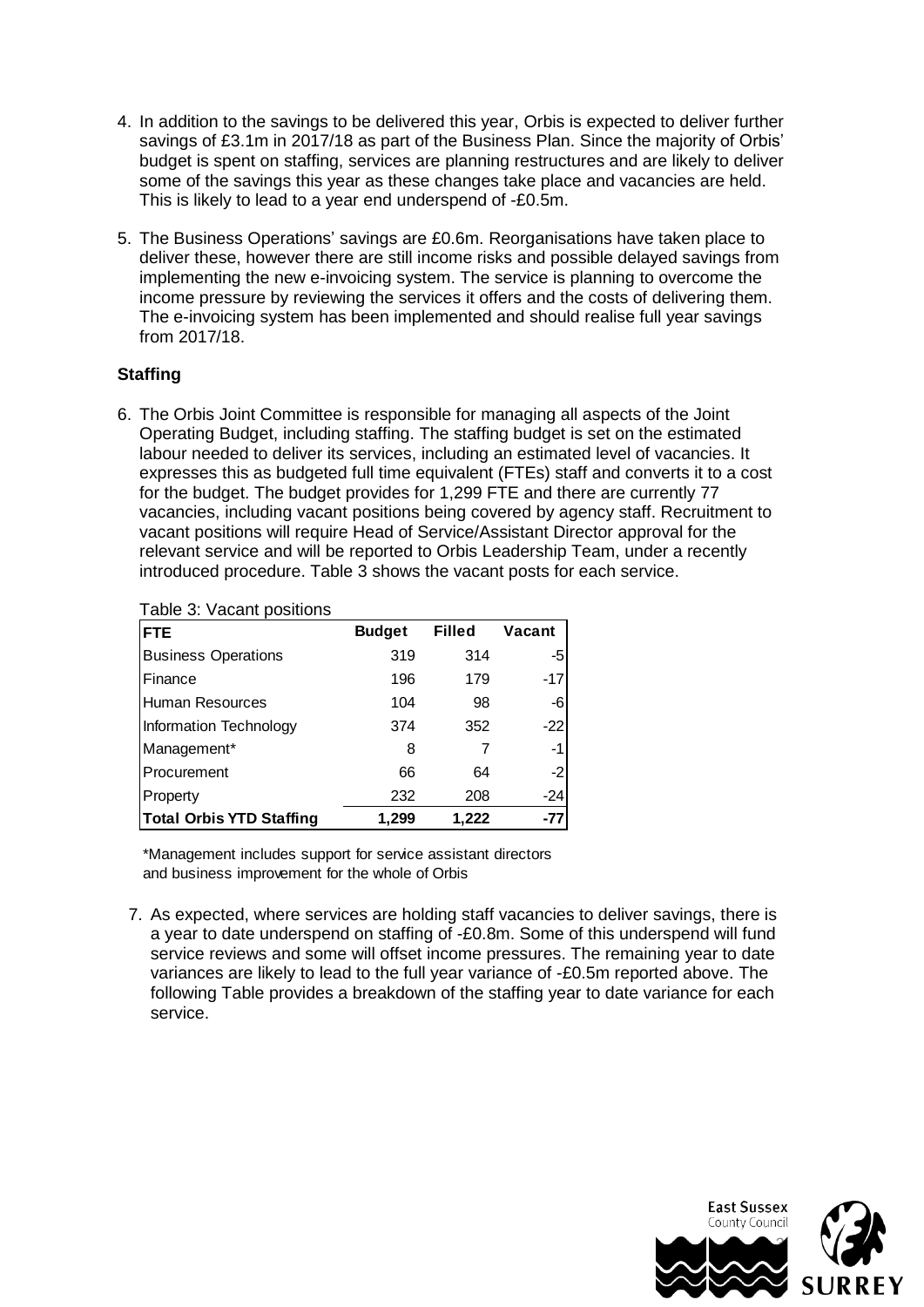| <b>Year to Date Staffing</b>    | <b>Budget</b> | <b>Forecast Variance</b> |        |  |
|---------------------------------|---------------|--------------------------|--------|--|
|                                 | £000s         | £000s                    | £000s  |  |
| <b>Business Operations</b>      | 3,360         | 3,273                    | -87    |  |
| Finance                         | 3,427         | 3,288                    | $-139$ |  |
| Human Resources                 | 1,642         | 1,545                    | -97    |  |
| Information Technology          | 5,774         | 5,489                    | $-285$ |  |
| Management                      | 166           | 157                      | -9     |  |
| Procurement                     | 1,120         | 1,134                    | 14     |  |
| Property                        | 3,413         | 3,228                    | -185   |  |
| <b>Total Orbis YTD Staffing</b> | 18,902        | 18,113                   | -789   |  |

Table 4: Year to date staffing variance

#### **Efficiencies**

- 8. The Joint Operating Budget includes challenging efficiency savings and increased income targets of £1.2m. Services are putting plans in place to achieve a further £3.1m in 2017/18, as per the Orbis business plan to achieve annual savings of £8.3m by 2018/19.
- 9. Business Operations has the largest 2016/17 efficiency target within the joint Orbis budget. At the start of the year there was some concern as to whether all of this would be fully achieved; this is reflected in the amber (Red, Amber, Green) rating for the joint budget. However, the service has successfully implemented changes to its delivery model and is now on track to fully achieve its savings target.
- 10. As reported above, £0.5m of the 2017/18 Orbis Joint Operating Budget savings are likely to be delivered early as reflected in the table below.

|                                   | <b>Forecas</b> |      |                   |           |
|-----------------------------------|----------------|------|-------------------|-----------|
|                                   | <b>Plan</b>    | Plan |                   | t Forecas |
| <b>Efficiency Saving</b>          | 2016/17        |      | RAG 2016/17 t RAG |           |
|                                   | £000           |      | £000              |           |
| <b>Business Operations</b>        |                |      |                   |           |
| staffing                          | $-310$         | G    | $-310$            | G         |
| income                            | $-100$         | G    | $-100$            | G         |
| e-invoicing                       | -91            | A    | -91               | G         |
| income & staffing                 | $-80$          | A    | -80               | G         |
| Finance (staffing)                | $-265$         | G    | -415              | G         |
| Human Resources (staffing)        | $-160$         | G    | $-160$            | G         |
| Information Management (staffing) | -85            | G    | $-285$            | G         |
| Management                        | 0              | G    | $-115$            | G         |
| Procurement (staffing)            | -40            | G    | -40               | G         |
| Property (staffing)               | $-96$          | G    | -166              | G         |
|                                   | $-1,227$       |      | $-1,762$          |           |

Table 5: 2016/17 Efficiencies



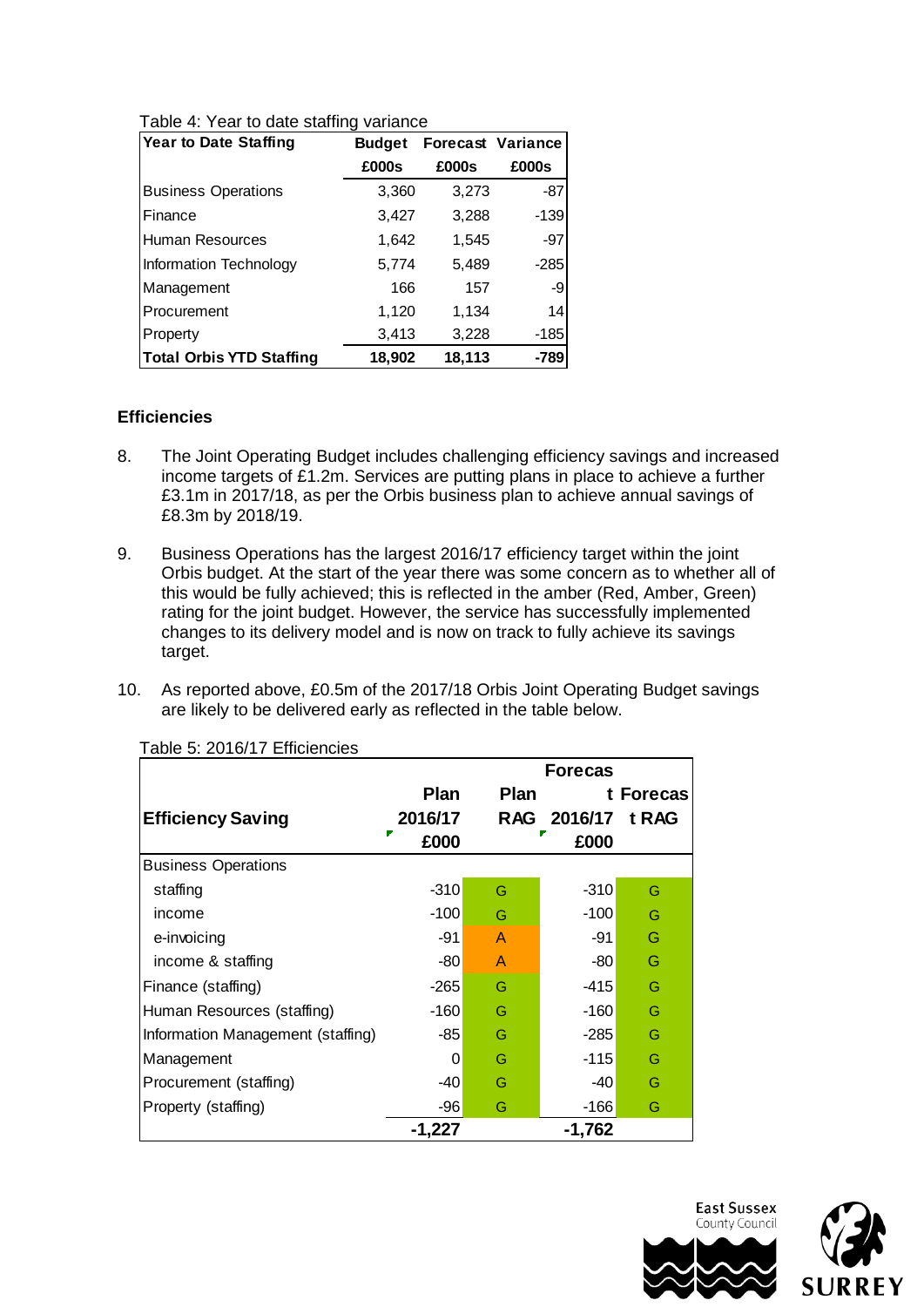#### **Orbis Investment**

- 11. The estimated amount of investment required to ensure the success of the partnership and deliver the efficiency savings is £7.6m, over five years from 2014/15. The partnership is responsible for ensuring this is effectively managed and, as a result, this will continually be monitored and reported to the Orbis Leadership Team monthly and the Joint Committee quarterly.
- 12. The amount earmarked in both authorities 2016/17 budgets for Orbis Investment totals £3.3m. Of this, the councils have given their approval to spend £0.75m. This is primarily for the Orbis Programme Team and redundancies. It is currently estimated that the remaining funding of £2.6m will be required and spent, subject to the appropriate approval.

|                                       | Plan<br>£000 | <b>YTD Actual</b><br>£000 | <b>Estimate</b><br>£000 | Var<br>£000      |
|---------------------------------------|--------------|---------------------------|-------------------------|------------------|
|                                       |              |                           |                         |                  |
| <b>Programme Level</b>                |              |                           |                         |                  |
| Programme Manager                     | 78           | 24                        | 78                      | $\boldsymbol{0}$ |
| Programme Co-ordinator                | 40           | 4                         | 25                      | $-15$            |
| <b>Business Analyst</b>               | 40           | 0                         | 40                      | 0                |
|                                       | 158          | 28                        | 143                     | $-15$            |
| <b>Driver Programmes</b>              |              |                           |                         |                  |
| Service Design Procurement            | 32           | 0                         | 32                      | 0                |
|                                       | 32           | $\mathbf{0}$              | 32                      | $\mathbf{0}$     |
| <b>Enabling Programme Support</b>     |              |                           |                         |                  |
| People & change Programme Director    | 107          | 41                        | 122                     | 15               |
| <b>Head of Finance</b>                | 0            | 1                         | $-0$                    | $-0$             |
| Organisational Design Manager         | 54           | 14                        | 14                      | -40              |
| Senior Engagement Officer             | 48           | 15                        | 44                      | -4               |
| Internal IT Support                   | 31           | 0                         | 31                      | 0                |
| Other non-Staffing                    | $\Omega$     | 8                         | 25                      | 25               |
|                                       | 240          | 79                        | 237                     | $-3$             |
| <b>Total Programme Expenditure</b>    | 430          | 108                       | 411                     | $-19$            |
| Joint Bandwidth & Synch. email        | 67           | 0                         | 67                      | 0                |
| Redundancy                            | 256          | 18                        | 256                     | 0                |
| <b>Total Approved Expenditure</b>     | 753          | 125                       | 734                     | $-19$            |
| Earmarked but not approved to proceed |              |                           |                         |                  |
| Core IT                               | 1,005        | 0                         | 1,005                   | 0                |
| <b>Business Services IT</b>           | 1,098        | 0                         | 1,098                   | 0                |
| <b>External Advice</b>                | 250          | 0                         | 269                     | 19               |
| <b>Contingency</b>                    | 217          | 0                         | 217                     | 0                |
|                                       | 2,569        | 0                         | 2,588                   | 19               |
| <b>Total Orbis Investment</b>         | 3,322        | 125                       | 3,322                   | 0                |

Table 6: 2016/17 Orbis Investment